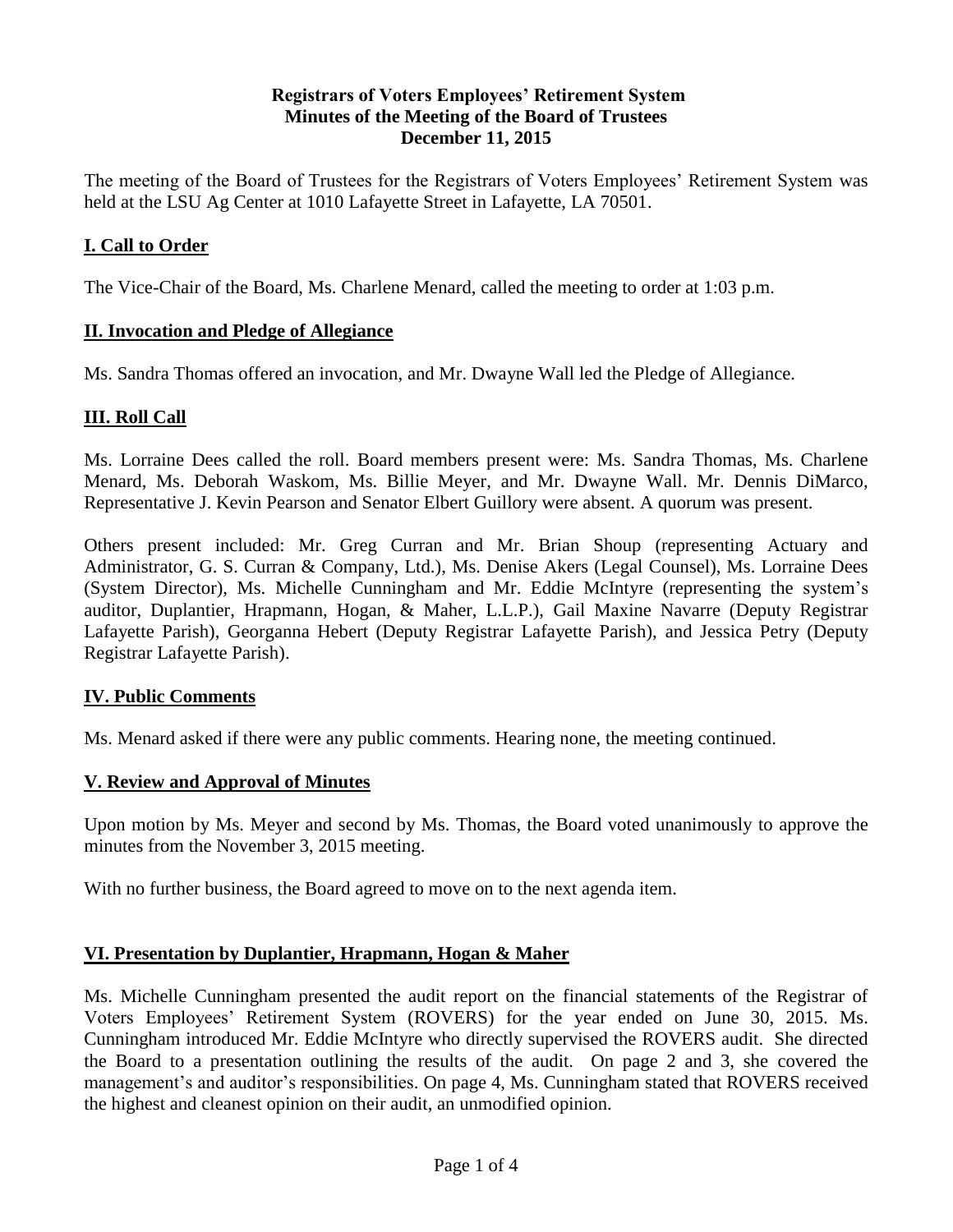Ms. Cunningham directed the Board to page 5, regarding the emphasis of matter paragraph which stated the Pension Liability was based on actuarial assumptions used by the system's actuary, G. S. Curran  $\&$ Company. On page 7, she highlighted all of the Government Accounting Standards Board (GASB) policies and procedures disclosed in Note 1. On Pages 8 and 9, Ms. Cunningham addressed the significant accounting estimates and judgments made, including the fair value of investments. Ms. Cunningham stated there were no uncorrected misstatements, no difficulties encountered, and no disagreements with management while performing the audit as stated on page 10. She stated they are recommending on page 11 that the retirement system draft a formal written credit card and expense reimbursement policy to be approved by the Board. Ms. Dees stated that she will work on drafting a policy for the Board to review at the January Board Meeting.

Ms. Thomas asked if the Board needed to institute a control on check writing over a certain amount.

Ms. Cunningham stated that if Ms. Dees uses a DROP Ledger that is being reviewed by an outside party, that would be sufficient.

Mr. Shoup stated that G. S. Curran & Co. is reviewing and approving the DROP Ledger before any DROP money is released.

Pages 12 and 13 of the report outlined the required supplementary information and the other supplementary information like a Schedule of Investments, Administrative Expenses, and Per Diems paid to trustees.

Ms. Thomas asked if the Board amended the budget for the IRS late fee that was discussed at the prior meeting.

Mr. Curran stated that G. S. Curran & Co. would present the financial statements at the next board meeting and recommend adjusting the budget if needed.

Pages 15 through 19 outlined a condensed comparative Statement of Fiduciary Net Position including total assets of \$81,370,003, total additions of \$6,671,110, total deductions of \$5,819,714, net asset increase of \$851,396, and a Members' Supplemental Savings Trust Fund position of \$1,161,176 which has decreased by \$141,411 due to \$168,720 of member withdrawals. Ms. Cunningham directed the Board to page 21 which outlined the Net Pension Liability of Employers as \$24,490,398 which is spread out among the employers of ROVERS for IRS reporting purposes. Page 21 also stated the Plan Fiduciary Net Position as a Percentage of Total Pension Liability or "funded ratio" to be 76.86%. Then on page 23 and 24, Ms. Cunningham stated that for Census Data Testing the auditors selected Livingston Parish, Tangipahoa Parish, Jefferson Parish, and the State of Louisiana. There were two findings at one employer and no findings at the other three employers. Ms. Cunningham directed the Board to page 25 to say that GASB 68 auditing will be done the first of 2016, auditing the schedule of employer allocations and schedule of pension amounts that were reported by the actuaries for fiscal 2015.

Ms. Cunningham presented the Board with the actual audit report and directed the Board to the Agreed Upon Procedures of Census Testing for their approval along with the report itself.

Ms. Waskom asked Ms. Cunningham if she had looked into Errors and Omissions Coverage by DHHM.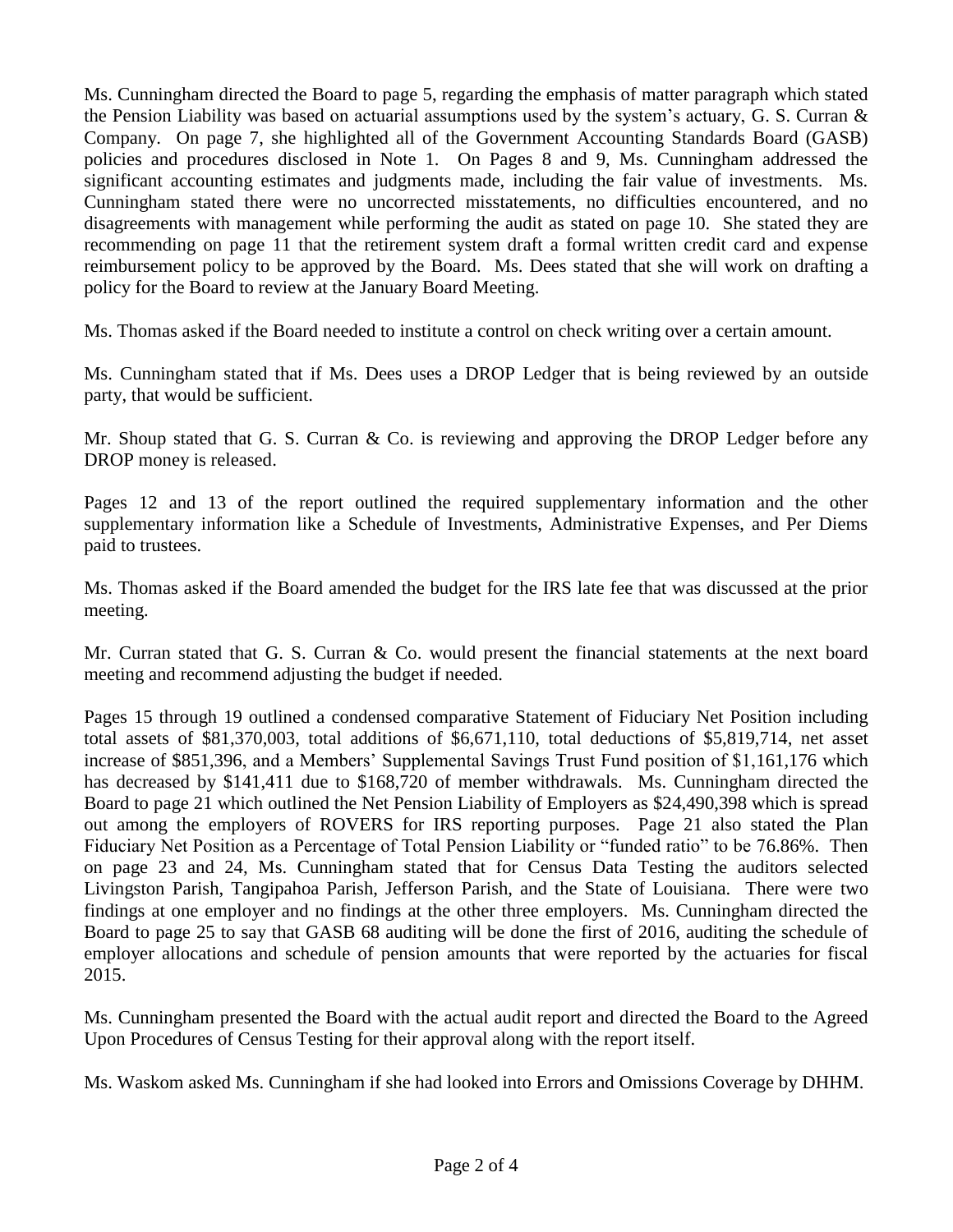Ms. Cunningham stated that DHHM does not carry Errors and Omissions Coverage, but that they are going to revisit the 2011 945 Report to make sure the proper amounts were paid and reported. DHHM received a power of attorney authorization from Ms. Dees to contact the IRS on behalf of the retirement system to investigate the payments received by the IRS in 2011.

Upon motion by Mr. Wall and second by Ms. Waskom, the Board voted unanimously to accept the Auditor's Report as presented by Ms. Cunningham.

With no further business, the Board agreed to move on to the next agenda item.

# **VII. Presentation by G. S. Curran & Company**

Mr. Curran presented the June 30, 2015 Actuarial Valuation for funding. He stated that the funding valuation report provided the system with the required employer contribution rate. He added that the system was funded according to the Aggregate Funding Method and explained that this funding method spread liabilities over the future working lifetime of employees and does not produce an Unfunded Accrued Liability.

Mr. Curran stated that an Experience Study was conducted prior to this valuation to comply with state statutes requiring an experience study every five years. He added that the details of the experience study were contained within a separate report provided for the Board's viewing. He stated that part of that study included a Mortality Study which was performed in conjunction with the Clerks of Court and Assessor Retirement Systems, as ROVERS shares similar experience with those systems. He added that there was no change in the assumed rate of return this year.

He reviewed the system's gains and losses for the year on page 6 of the report. The plan experienced a reduction in the normal cost accrual rate of 2.3128% related to significant gains related to assumption changes, 0.8458% related to new members, and 0.6260% related to liability experience. This was offset partially by an asset experience loss of 0.6039%.

He reviewed the calculation of the minimum recommended net direct employer contribution rate and stated that the Fiscal 2017 minimum rate was 14.75%. He stated that the system did not meet the requirements needed to grant a cost of living increase but that a contribution gain of \$882,567 was credited to the system's Funding Deposit Account, because the Board voted to maintain a contribution rate above the minimum actuarially required employer contribution rate.

He recommended that the Board strongly consider holding the employer rate above the minimum actuarial employer contribution rate again. He reminded the Board that Act 370 was signed into law, which would allow the Board to use these contribution gains to help pay for a future cost of living adjustment.

Mr. Curran next presented the actuarial valuation for accounting purposes which was produced in conjunction with the Governmental Accounting Standards Board (GASB) Statements 67 and 68. He stated that GASB required the accounting valuation be prepared based on the Entry Age Normal actuarial funding method. He stated that this method spread gains and losses differently from the funding valuation method. He reviewed the required cash flow analysis within GASB Statement 67 necessary to determine the discount rate. He stated that because of the constitutional requirement that the plan be actuarially funded, the plan was not projected to have a crossover as defined by GASB. He